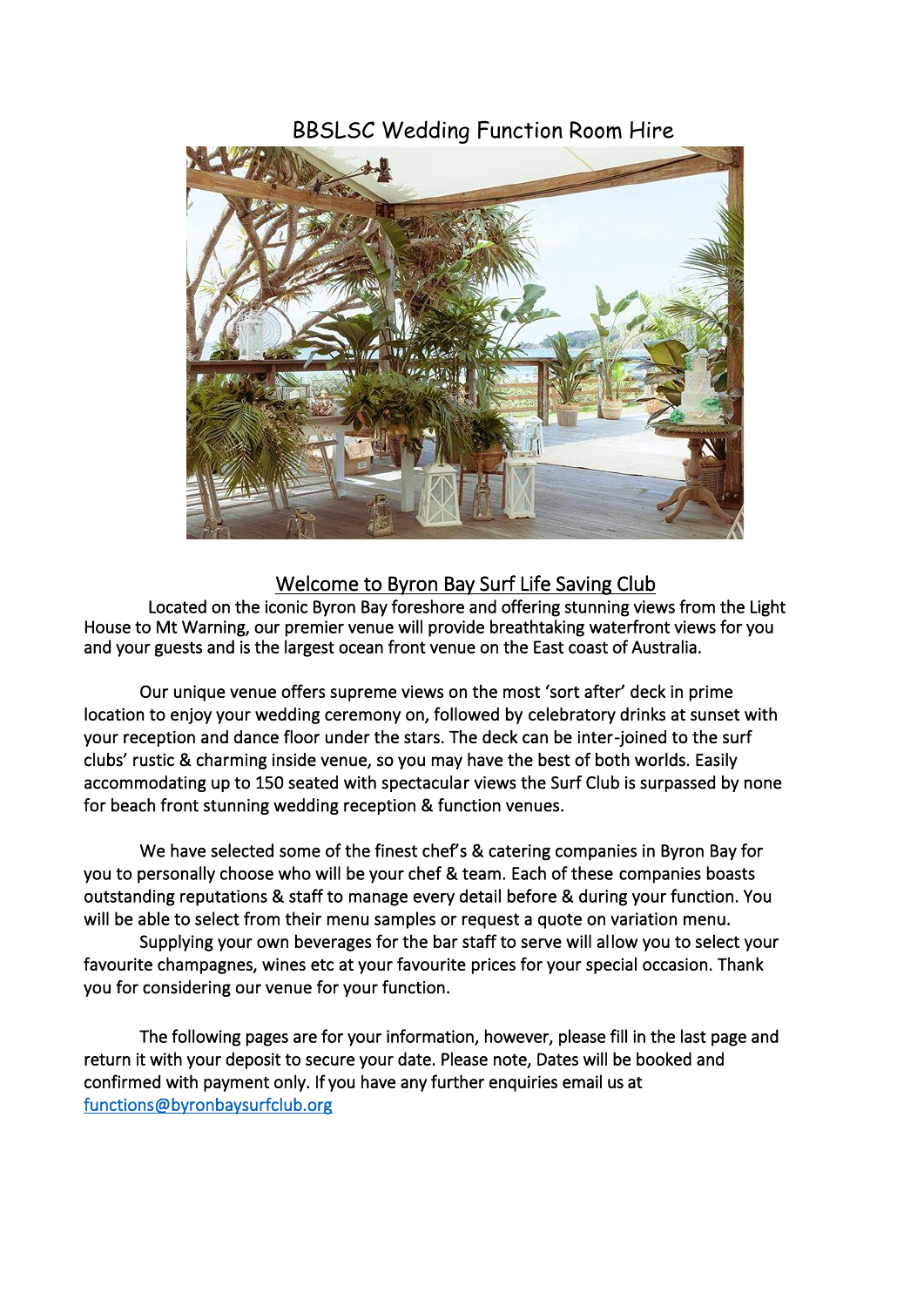# **Hirers Information 2022**

(Amended 12.01.2022)

## COSTS:

For all Functions, a \$1000 deposit is required to secure your date. This is then held as a BOND. All Weddings/ Functions then require further payment of \$5000 Inc. GST 12 weeks before the event.

#### HALL ACCESS:

Friday Wedding - Access 8am-midnight. ACCESS through coordinator Saturday Wedding - Access 8am-midnight. ACCESS through coordinator

#### HIRE GOODS:

Must be collected on the night or with prior permission by 8am the following morning. This is dependent on future bookings of the space.

#### ALCOHOL:

All alcohol and glasses are the hirer's responsibility. The surf club is fitted with a glass washer for your use.

Our preferred beverage partner is the BEACH HOTEL who offer exclusive discounts, FREE delivery, and a full refund on any unused stock.

For enquiries, please contact Damon or Greg at [bottleshop@beachhotel.com.au](mailto:bottleshop@beachhotel.com.au) or 0266856402. They will help customise your order to your needs and budget.

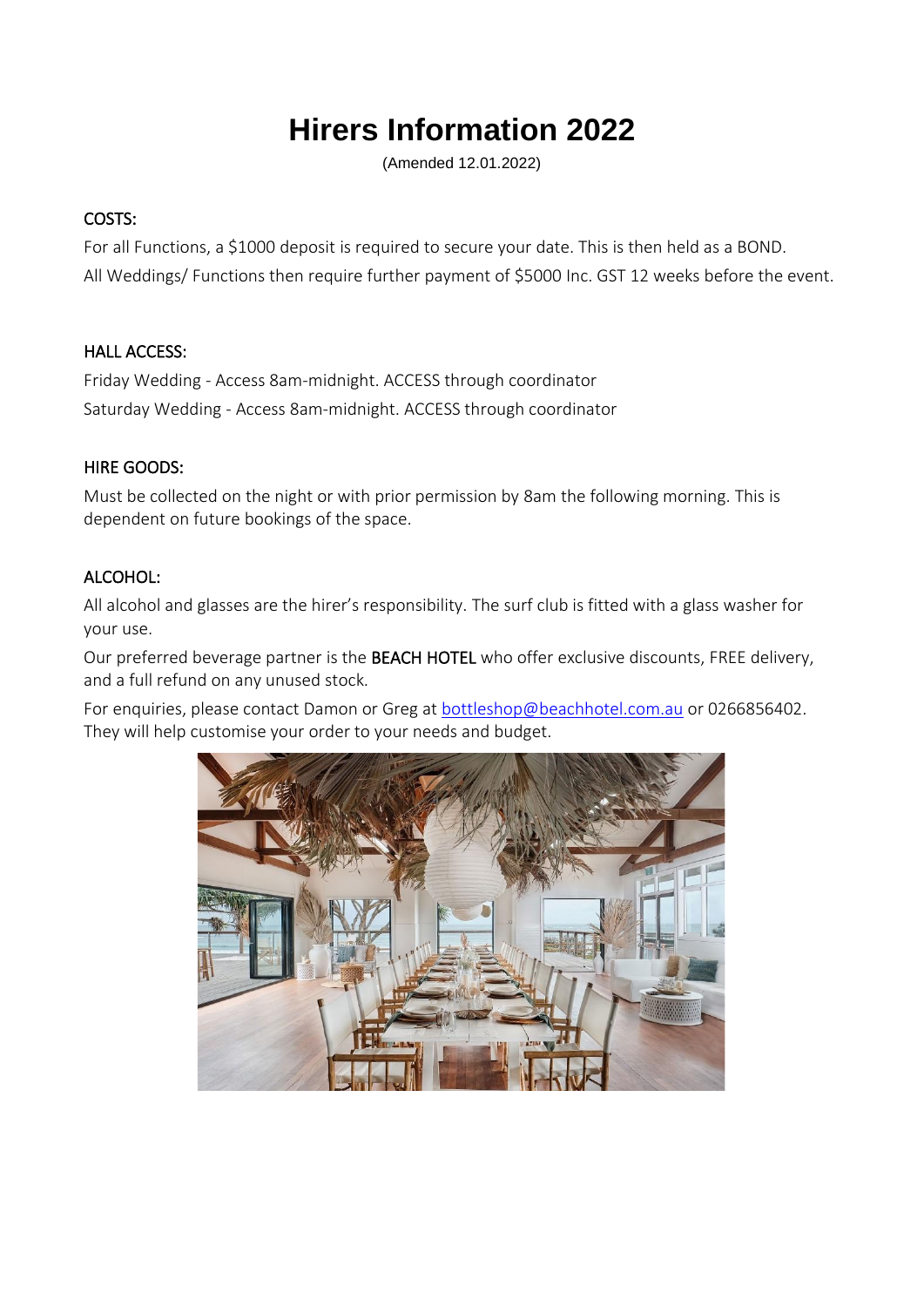## COORDINATER/CATERERS:

The surf club has a list of approved and preferred coordinators/caterers for you to choose from. These coordinators/ caterers meet current surf club requirements & restrictions. They cover a wide variety of styles and budgets; they are experienced in coordinating, catering, and managing functions at the surf club. The surf club requires you select one of these coordinators/ caterers.

The coordinator/caterer you choose will be the overall manager of the function. They are responsible for access, basic set-up, catering, supervision, pack-down, clean and lock-up of the Surf Club.

All specialists engaged for your function - e.g., Celebrant, DJ – will need to liaise and work with your coordinator/caterer.

The Caterer/Function Managers that you can choose from are:

- Byron Bay Weddings
- Eat Drink Catering
- 100 Mile Table
- The Larder
- Seaweed Cuisine
- Hungry Like the Wolf
- Your Gourmet
- Joe Chef Byron Bay Catering and Events
- Peachy Pie
- Frank and Joy
- Byron Wedding Vine
- Creative Weddings Byron Bay
- Savvy Weddings

Contact Details and links to each Caterer/Function managers website can be found on our website

<https://byronbaysurfclub.org/function-room/>

#### DAMAGE/LOSS:

The Hirer will be responsible for and be required to make good any loss or damage to property, furniture, or fittings. Such deductions will come from Bond monies plus other action may be initiated. Hirer is responsible for all other property brought onto the premises; hirer must insure his own property whilst on Club premises.

If furniture is dragged on wooden floor- it will scratch the floorboards. If furniture is not lifted and obvious drag marks have been left, a minimum of \$100 will be kept from the bond to pay for the floor to be sanded back and re-waxed.

#### FURNITURE:

Included in the hire cost is the use 150 white "wedding chairs", 20 rectangular tables (2100x900) (no covers) and 16 round tables (1500) (no covers) - Rectangle seat 8-10. Round seat 8-9.

External furniture (e.g., cocktail furniture) may be used but must not have sharp edges on the legs and can cause damage to the floor. Please clarify with the coordinator.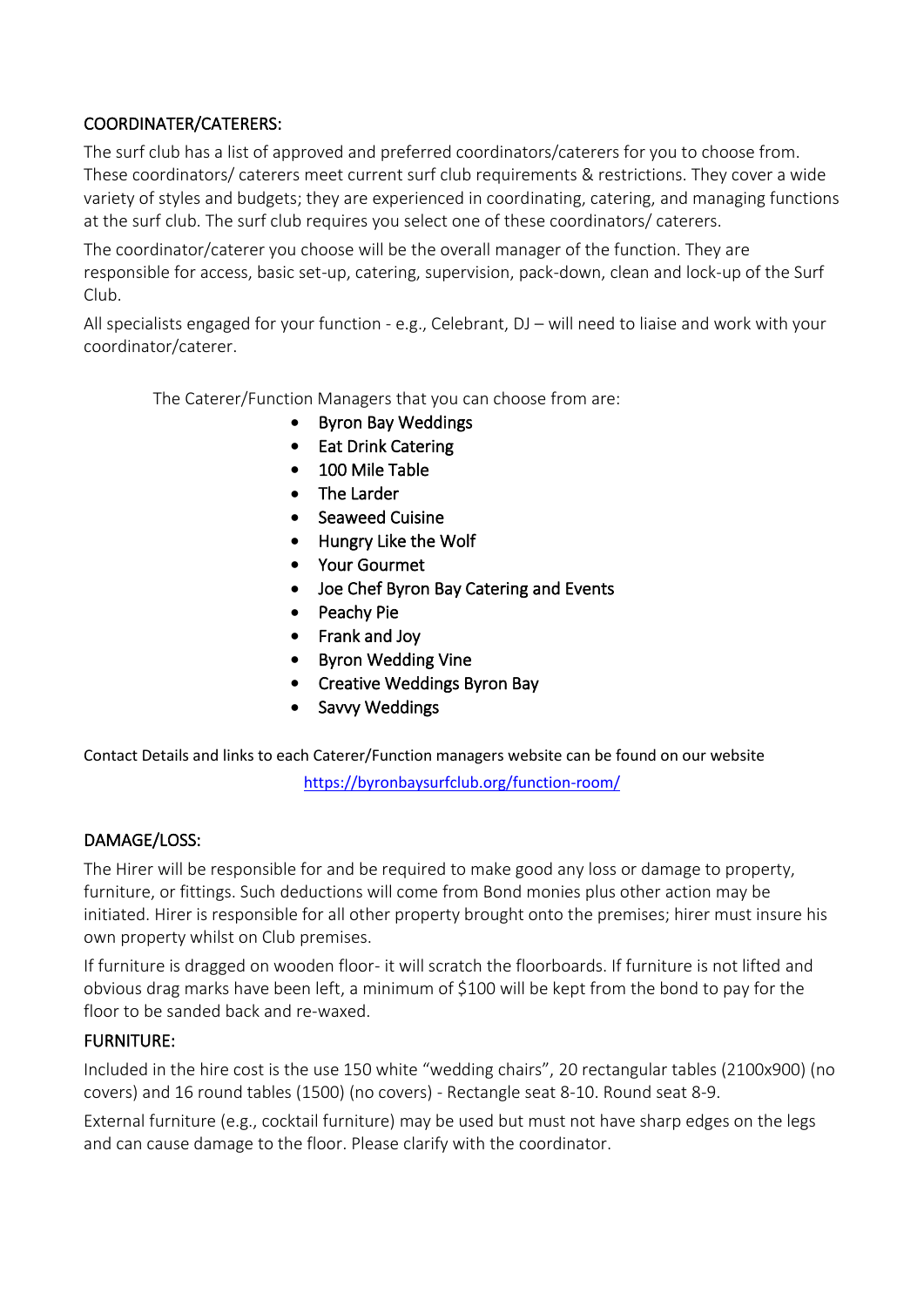The coordinator is responsible for packing furniture inside the hall after the function. The club is not liable for any theft of anything left on the outside deck after the function.

## NOISE:

The hirer is subject to Noise Pollution Regulations and Police frequently issue on the spot tickets starting at \$250 for infringements. Please consider the quiet and good order of the neighbourhood when leaving the premises.

Music must not reach louder than 80 Dbs. or you will be in breach of your contract and will risk losing your bond.

## Music must cease by 11.00pm (No Exceptions)

## KITCHEN:

The kitchen has the following inclusions and is to be left clean following the function.

- Commercial Oven with 8 burner gas cook tops
- 2 large stainless work benches
- 1 small stainless work bench (on wheels)
- Commercial Dishwasher
- Commercial Glass Washer
- Walk in cold room.
- Regular standing fridge/freezer
- 2 Sinks

SUB LETTING: The Hirer is not to sub-let the premises.

DECORATIONS: Please ensure your stylist is aware of the following:

- No decorations will be fixed to any painted surface.
- No use of staples, nails, drawing pins or similar.
- No use of confetti or similar.
- No Candles unless enclosed in glass. No Sparklers

# LIQUOR SALES:

A function license must be obtained 6 weeks prior to event from a Court if liquor is sold. Not needed if you are just providing alcohol, not selling.

## HIRER:

Coordinator/Caterer must always be on premises and be responsible for the actions of any person/s on the premises whilst being hired. Caterer /Hirer is responsible for the security of property, premises, returning all property, keys etc. MAXIMUM CAPACITY – 150 PEOPLE.

# INJURY:

Any member of the public, entertainer or employee injured on the premises shall be the responsibility of the hirer.

## LIABILITY:

Byron Bay SLSC shall not be liable for loss, damage, or injury to persons/ property whilst hirer is using these premises.

# MARQUEE:

A marquee may be set up on the deck. Maximum size is 15x6m.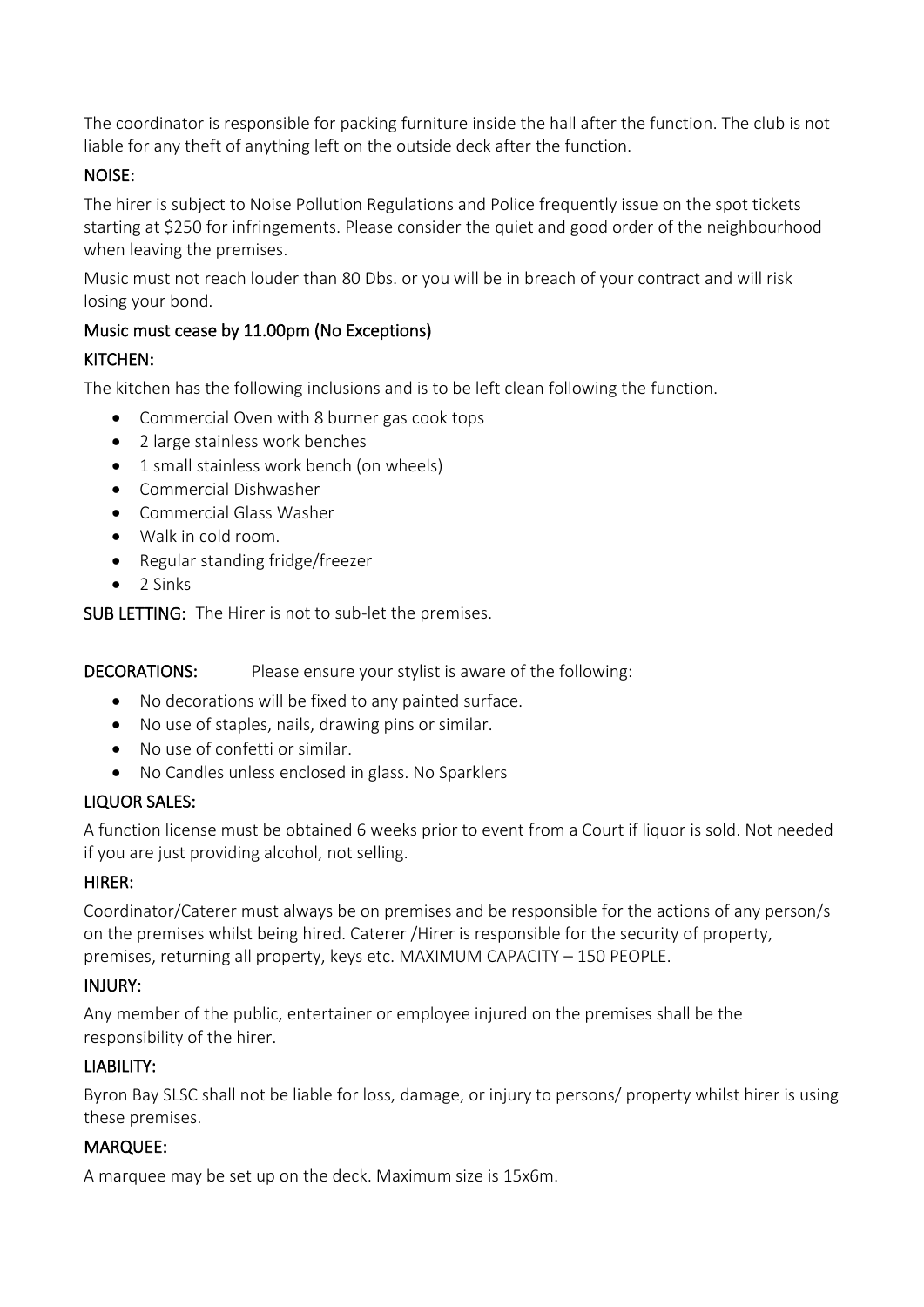## SECURITY:

The coordinator/caterer chosen from surf club list is required to lock up and secure all property.

## PARKING:

Byron Bay SLSC is located on Crown Land and the Parks and Gardens are not the responsibility of Byron Bay SLSC.

Byron Shire Council advise that there is no parking allowed in the park adjacent to the hall. Drop-off and pick-up is allowed.

## BOND PAYMENT:

This payment is required to hold ANY date in our calendar.

The Venue Bond is a set amount of \$1000. It is to be paid by Direct Deposit ONLY.

If the contract is followed and the hall is left in the same condition, the full \$1000 will be returned after you function. Please provide the account details on contract below so the \$1000 can be deposited back to you. All bonds are returned in the first week of the following month after the event.

#### REFUND POLICY:

Cancellations within 12 MONTHS OF THE EVENT will forfeit the deposit and any other monies paid and no refunds will be issued.

#### VENUE FEE PAYMENT:

The venue fee for all weddings/ functions is \$5000 and is due 12 weeks prior to your function. No access/keys to the surf club will be given until all payments have been made and finalized.

## All Direct Deposit PAYMENTS are to be made into the following account.

Account Name: Byron Bay Surf Lifesaving Club BSB: 032 573 Account Number: 246485 Leave surname and date of hire as reference e.g., smith01.01.18

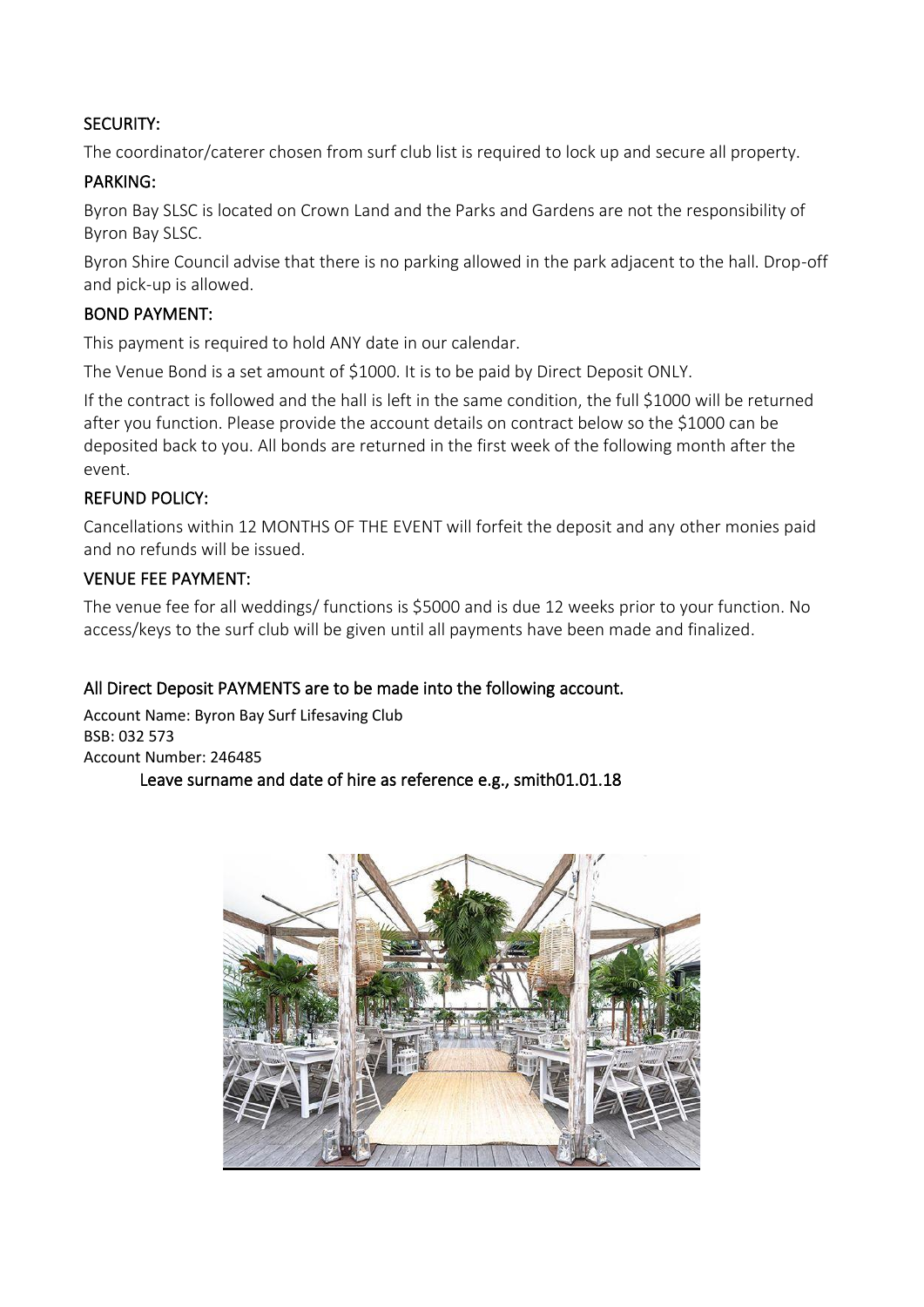#### **Byron Bay Surf Lifesaving Club Terms and Conditions for Function Room Hire CONDITIONS OF CLUB HOUSE HIRE** REVISED 03/2021

PLEASE READ THE FOLLOWING TERMS AND CONDITIONS CAREFULLY. *Bond will be forfeited if any of the following are not adhered to-: By your chosen Caterer/ coordinator or guests*

- If the floor is scratched due to dragging of furniture.
- The Kitchen/Bar is left clean and tidy with floor mopped.
- Stove inside and outside must be left clean.
- Hall floor must be vacuumed or swept at the end of the function.
- Tables and Chairs packed and returned to their original position.
- All decorations including floral arrangements must be removed.
- No candles, sparklers or naked flames unless enclosed in glass.
- Maximum of 3-piece band, ABSOLUTELY No Drums or Wind Instruments permitted.
- Smoking is NOT ALLOWED on the premises including at the front of the club. Please make sure smokers are on the grass area on the Eastern side near the bins that have smokers' ashtrays.
- A coordinator/caterer from the Surf Club list will be engaged to manage and cater for your function.
- All music must cease at 11PM and guests must also be off the premises by 11.30PM. The surf club must be vacated and locked by midnight. NO EXCEPTIONS
- Music must not exceed 80dbls or you will risk losing your Bond. This will be monitored by your caterer and the club's caretaker. 3 warnings are instant loss of Bond.
- Bins must be put on the road for collection that evening.
- Entry is from 8am the day of the event and all suppliers must pick up gear by 8am the next day at the very latest.

• No parking on grass area adjacent to club. This is a drop off/pick up area only and includes **KOMBI Van style Photo Booths or Food trucks.**

#### **Cancellation Policy**

Cancellations within 12 MONTHS OF THE EVENT will forfeit the deposit and any other monies paid and no refunds will be issued.

In case of COVID restrictions all deposits are transferrable to another date. If wedding is cancelled and you choose not to transfer your deposit to another date at our venue the deposit is nonrefundable, but all other monies paid will be refunded.

Byron Bay SLSC is a non-profit volunteer organisation. We use funds raised from venue hire to assist in maintenance and repair of our club and for funding our surf and rescue services and equipment.

Please ensure you understand your requirements. Monies will be withheld if the contract is not strictly adhered to.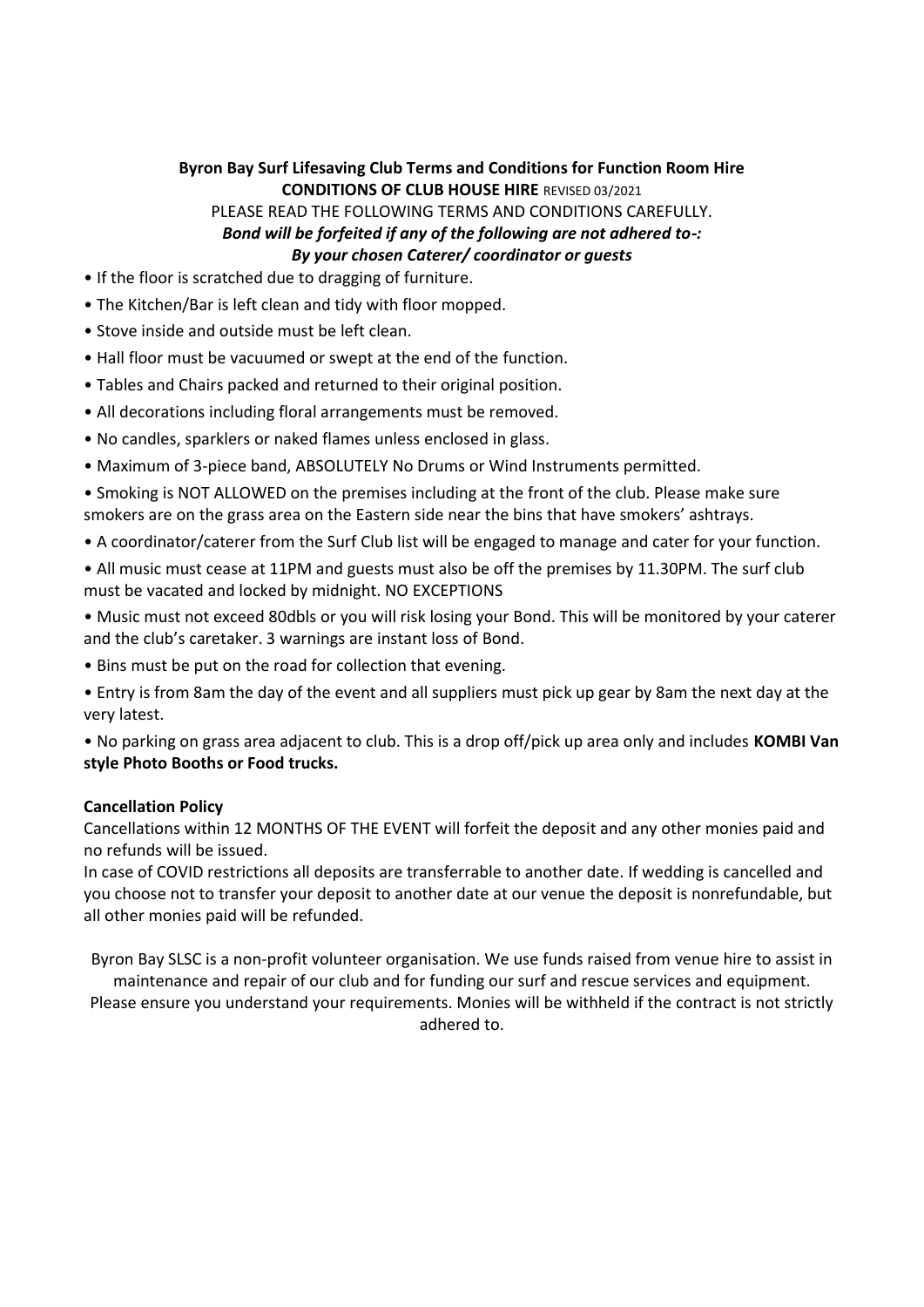| <b>HRON</b>                | <b>BYRON BAY SURF LIFE SAVING CLUB</b><br><b>CONTRACT FOR VENUE HIRE</b>                                                                                                                                                                                                                  |  |
|----------------------------|-------------------------------------------------------------------------------------------------------------------------------------------------------------------------------------------------------------------------------------------------------------------------------------------|--|
| DATE OF HIRE:              |                                                                                                                                                                                                                                                                                           |  |
| <b>CONTACT NAME:</b>       |                                                                                                                                                                                                                                                                                           |  |
| <b>CONTACT PHONE:</b>      |                                                                                                                                                                                                                                                                                           |  |
| <b>CONTACT EMAIL:</b>      | <u> 1989 - Jan James James, martin de ferror eta bat error eta bat error eta bat error eta bat error eta bat err</u>                                                                                                                                                                      |  |
| <b>ADDRESS:</b>            | <u> 2000 - Andrea Andrew Maria Maria Maria Maria Maria Maria Maria Maria Maria Maria Maria Maria Maria Maria Ma</u>                                                                                                                                                                       |  |
|                            | TYPE OF FUNCTION E.G. WEDDING/BIRTHDAY ETC                                                                                                                                                                                                                                                |  |
|                            | <b>NUMBER OF APPROX GUESTS:</b>                                                                                                                                                                                                                                                           |  |
| <b>GUEST ARRIVAL TIME:</b> |                                                                                                                                                                                                                                                                                           |  |
|                            |                                                                                                                                                                                                                                                                                           |  |
|                            | I have read and fully understand all the terms and conditions and agree to abide by them. If I breach<br>any of these conditions, I understand that the agreement is forfeited forthwith.<br>Bond: \$1000 Hiring Fee: \$5000                                                              |  |
| SIGNED:                    | DATE: _________________________                                                                                                                                                                                                                                                           |  |
| Name:<br><b>BSB</b>        | ACCOUNT FOR BOND REFUND:<br><u> 1989 - Johann Harry Harry Harry Harry Harry Harry Harry Harry Harry Harry Harry Harry Harry Harry Harry Harry</u><br>Account Number: _______________________<br><u> 1989 - Jan Barbara, manazarta da kasas da shekara 1989 - Andrea Santa Barbara, ma</u> |  |
| SURF CLUB USE ONLY         |                                                                                                                                                                                                                                                                                           |  |
|                            |                                                                                                                                                                                                                                                                                           |  |